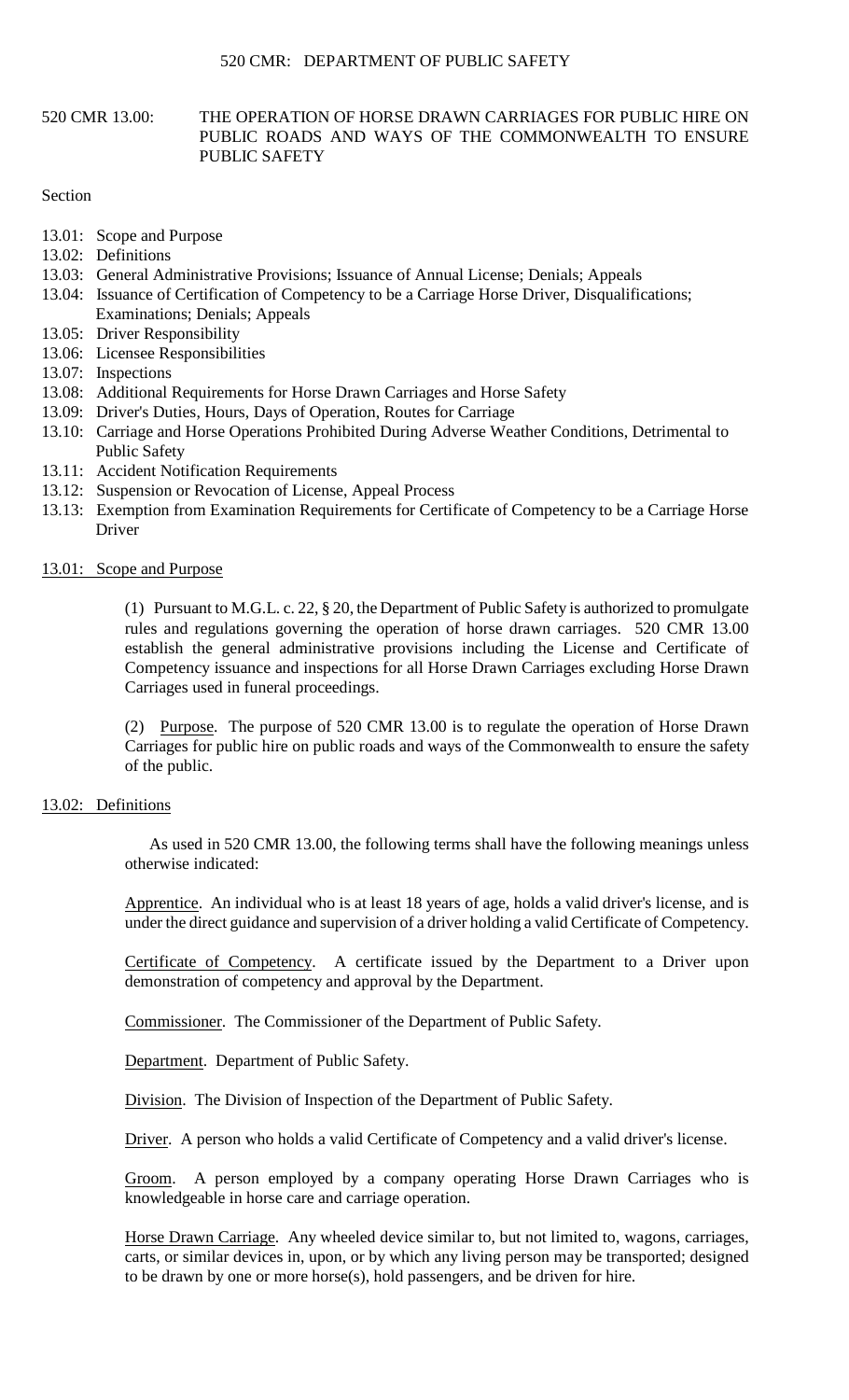#### 13.02: continued

Inspector. A District Engineering Inspector of the Division of Inspection of the Department of Public Safety.

License. A certificate issued by the Department to an owner of a company operating Horse Drawn Carriages.

### 13.03: General Administrative Provisions; Issuance of Annual License; Denials; Appeals

(1) It shall be unlawful for any individual to operate or permit another to operate a Horse Drawn Carriage for public hire unless the person has first obtained a License from the Commissioner.

- (2) Prior to obtaining a License the applicant shall provide the Department with the following: (a) Completed application as required by the Department;
	- (b) A \$25.00 non-refundable application fee;

(c) a \$100 License fee for one horse and carriage (which includes the \$50 carriage inspection fee);

(d) a \$50 inspection fee for each additional carriage. Additional horses shall be licensed at \$50 each;

(e) A list of Drivers and proof of their meeting all relevant provisions applicable to them as set forth in 520 CMR 13.04;

(f) Proof of insurance valid for the duration of the licensing period. Coverage shall be as follows: The applicant shall furnish proof of general liability insurance in the minimum amount of \$1,000,000.00 per occurrence limit with a \$2,000,000.00 general aggregate limit written on an occurrence form, a bond or other substantially equivalent proof approved by the Commissioner;

 (g) A health Certificate signed by the examining veterinarian shall be submitted with application and yearly renewal for License to the Commissioner;

(h) A completed criminal offender record information (CORI) Request Form.

 $(3)$ (3) Applications for renewing existing Licenses shall be made to the Commissioner by February  $1<sup>st</sup>$  of each calendar year. A License shall be valid for a period of one year or until the expiration of the insurance certificate, whichever occurs sooner.

 of the United States, as defined in M.G.L. c. 4, § 7 clause forty-third, the License shall remain valid until the Licensee is released from active duty and for a period of not less than 90 days License Extension - Military Service. If the Licensee is on active duty with the armed forces following that release. For 520 CMR 13.03(7) to apply, the Licensee must be given an Honorable Discharge, a General Discharge, or an Under Other than Honorable Conditions (UOTHC) Discharge as noted on their discharge and separation papers.

(4) Only those horses and carriages which appear on the application form and for which the fees have been paid may be used for hire.

(5) Denials; Appeals. The Commissioner may refuse to grant or renew a License based upon the following grounds:

 (a) Submittal of an incomplete application or submittal of an application on a form not authorized by the Department;

(b) Failure to submit a completed CORI Request Form and/or a determination by the Commissioner that the applicant's criminal record falls within the Department's list of presumptive disqualifications for licensure;

- (c) Failure to submit the required fees;
- (d) The knowing submission of false, invalid, incorrect or fraudulent information;
- (e) Failure to submit work records pursuant to 520 CMR 13.05(2);

(f) If the License was suspended or revoked during the previous licensing period or if the applicant fails to qualify under any provisions of 520 CMR 13.00;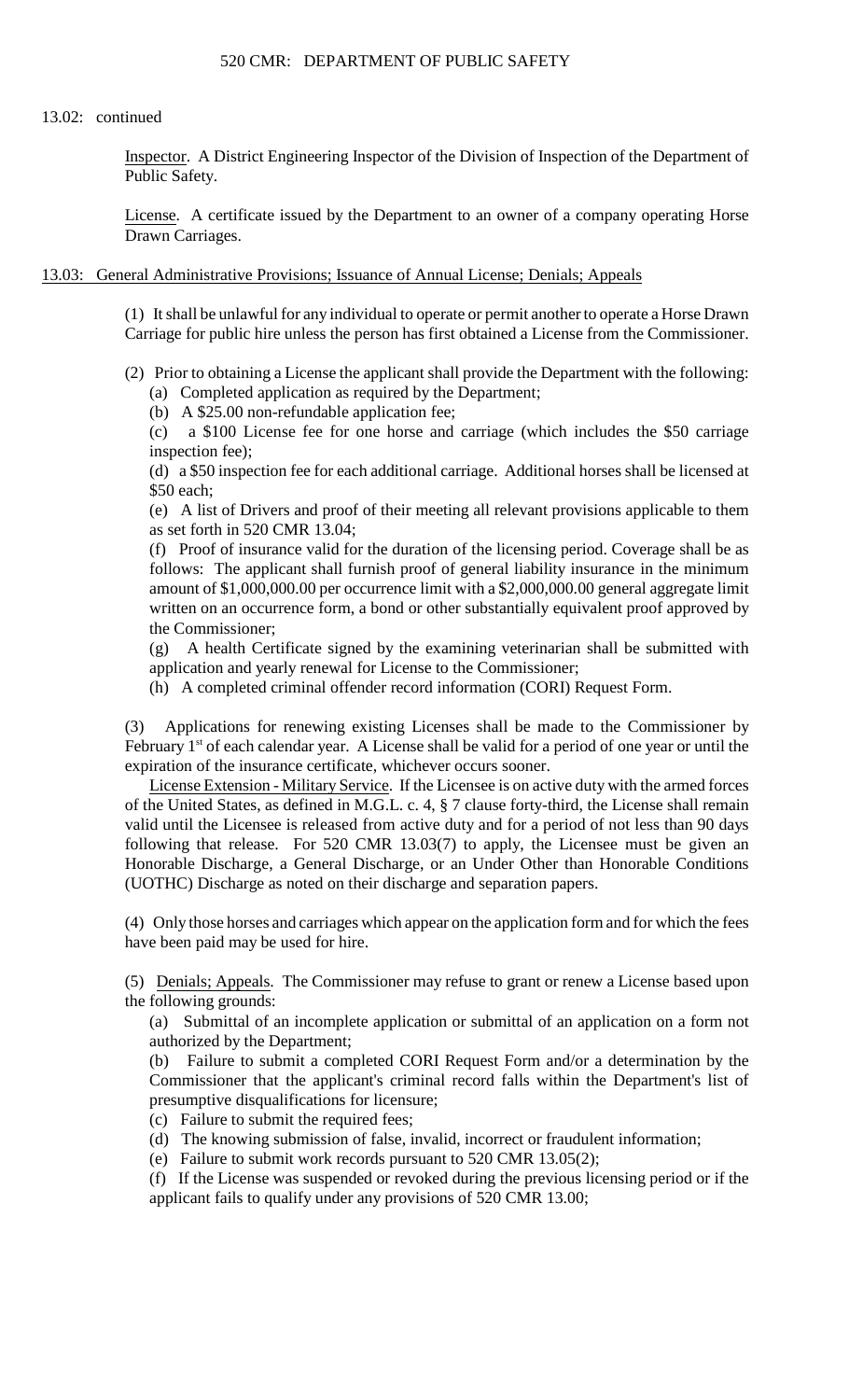### 13.03: continued

 (g) If the Commissioner finds that the applicant does not possess the integrity and general fitness to operate Horse Drawn Carriages in a safe manner and in the public interest consistent with 520 CMR 13.01 and M.G.L. c. 22, § 20.

In the event that the License shall not be granted or renewed, the Commissioner shall notify the applicant in writing within 30 days, setting forth the reasons for the denial.

(6) If the application or renewal is denied, the applicant may within ten business days of receipt of the denial, make written demand upon the Commissioner for a hearing before the Commissioner or his or her designee to determine the reasonableness of the Commissioner's action. The decision from this hearing shall be final. If the denial is affirmed, the applicant shall be ineligible to make new application under the previous or new name for a period of one year.

 (7) The Commissioner may determine the number of Licenses granted for any particular locality based on road, route, traffic and other Public Safety concerns, subject to prior local approval.

(8) No person who has ever been convicted of cruelty to animals shall be granted a License.

# 13.04: Issuance of Certification of Competency to be a Carriage Horse Driver, Disqualifications; Examinations; Denials; Appeals

 hours apprenticeship with a Driver who has previously met the requirements under 520 CMR (1) In order to obtain a Certificate of Competency, each Driver shall have a minimum of 80 13.04, and has a minimum of two years driving experience.

(2) The apprenticeship shall be sworn to by the Driver and Apprentice on a form provided by the Department and such documentation together with application for examination and \$50 fee shall be submitted to the Department.

(3) Each applicant seeking a Certificate of Competency shall submit to a written examination provided by the Department.

(4) Examinations. Inspectors shall act as examiners for the Certification of Competency. An Inspector may administer the oath to the Apprentice at the time of examination. The examination may include but not be limited to:

(a) All provisions of 520 CMR 13.00;

(b) Massachusetts Registry of Motor Vehicles rules of the road;

(c) The proper method for fitting the bridle, bit, harness and padding to a horse; and, hitching and unhitching a properly harnessed horse;

(d) The proper handling of a Horse Drawn Carriage; and knowledge of responding to emergency situations including but not limited to unexpected animal behavior.

 (5) If the applicant fails the exam as provided for in 520 CMR 13.04(3), they may re-test after 30 days.

(6) Each applicant shall posses a valid driver's license to be eligible for examination for a Certificate of Competency.

(7) Applicants shall be at least 18 years of age at the time of application for the Certificate of Competency.

# (8) Disqualifications.

 (a) No person who has ever been convicted of cruelty of animals shall be eligible to sit for the exam for a Certificate of Competency or otherwise be employed by the carriage horse company.

(b) No person who has a conviction for operating under the influence of alcohol or narcotics, or vehicular homicide in the five years preceding application for a Certificate of Competency shall be eligible to sit for the exam.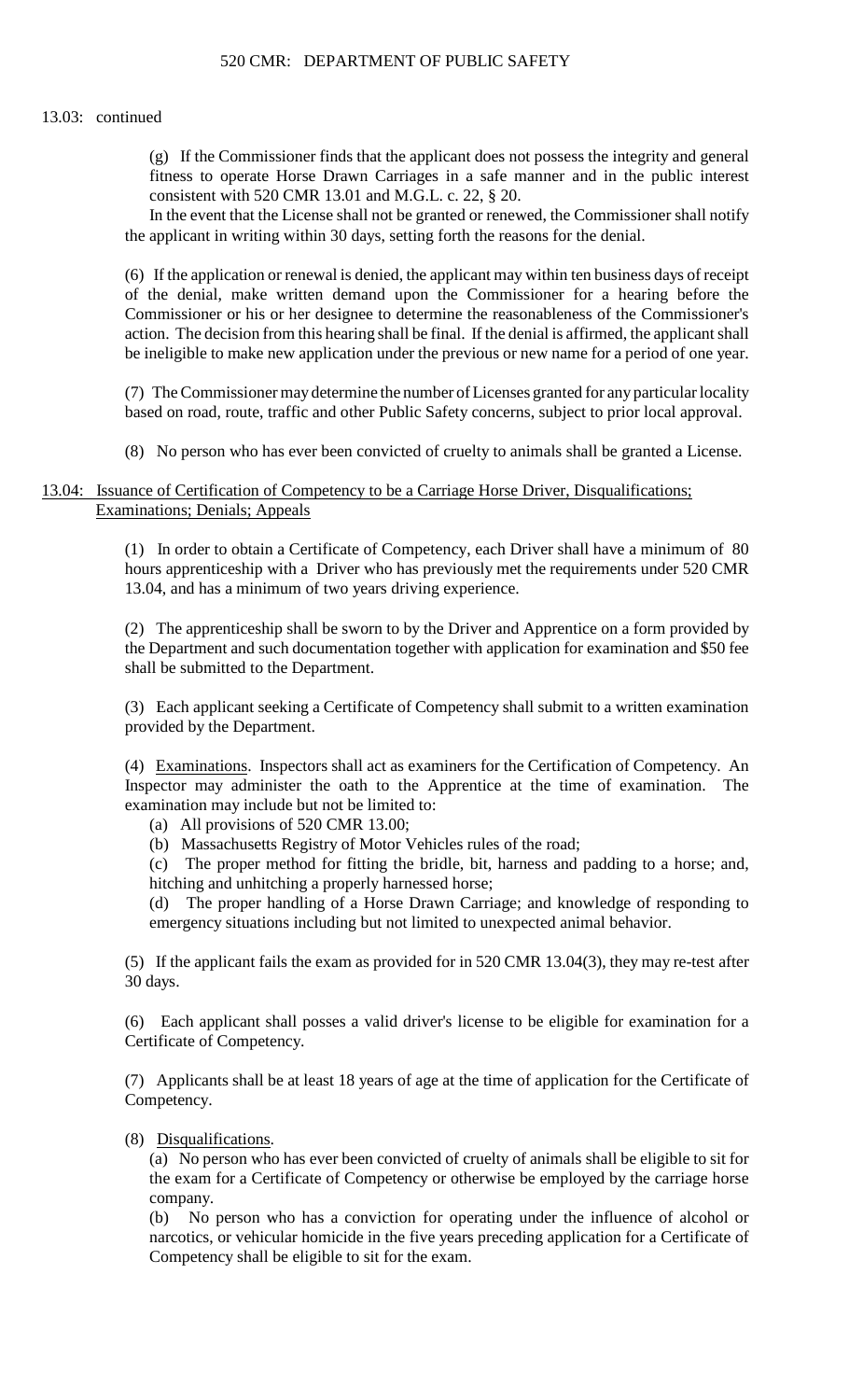### 13.04: continued

(9) The Commissioner shall cause an investigation be made of any criminal record of the applicant for a Driver's Certificate of Competency.

(10) Renewals. Certificates shall continue in force until the date of birth of the Certificate holder occurring more than 12 months but not more than 24 months after the effective date of such Certificate unless sooner revoked.

A Certificate issued to a person born on February 29<sup>th</sup> shall, for the purposes of 520 CMR If any such Certificate or the renewal thereof expires in an even year, any subsequent renewal shall expire on the next anniversary of the Certificate holder's birth occurring in an even year. If any such Certificate or renewal thereof expires in an odd year, any subsequent renewal shall expire on the next anniversary of the Certificate holder's date of birth occurring in an odd year. 13.04(10), expire on March 1<sup>st</sup>. Certificates not renewed at expiration shall become void and shall after one year be reinstated only by re-examination of the former Certificate holder.

 must be given an Honorable Discharge, a General Discharge, or an Under Other than Honorable Certificate Extension - Military Service. If the Certificate holder is on active duty with the armed forces of the United States, as defined in M.G.L. c. 4, § 7 clause forty-third, the Certificate shall remain valid until the Certificate holder is released from active duty and for a period of not less than 90 days following that release. For 520 CMR 13.04(10) to apply, the Certificate holder Conditions (UOTHC) Discharge as noted on their discharge and separation papers.

#### 13.05: Driver Responsibility

(1) The Driver shall obey all local and Commonwealth of Massachusetts traffic laws and traffic regulations.

(2) The Driver shall keep daily work records on forms furnished upon licensing by the Department and the Licensee shall maintain records for one year. On or before January  $1<sup>st</sup>$ , the Licensee shall submit these records to the Department. A willfully false entry in the Record Book on Carriage Horses shall be sufficient cause for revocation or suspension of License or Certificate at any time. Such daily work records for each month shall be kept in the Driver's compartment and always be accessible to the Commissioner or any Inspector. All daily work record entries shall be legible so that they may be easily read. Work records shall include the following:

(a) safety check of harness and carriage and emergency repairs;

(b) log of number of passenger(s) per ride, number of rides, location and time of each pick-up and discharge;

- (c) schedule of horse including the time it began and ended work and dates worked;
- (d) schedule of rest and water periods horse worked;
- (e) any emergencies, unusual incidents or accidents;
- (f) any and all horse injuries, behavioral problems or maladies;

(g) schedule of private functions of the day including the name of the horse and hours worked; and

(h) apprenticeship records.

 (3) The Driver shall wear on their person in plain view a uniform photo identification badge identifying their full name and the name of the Licensee for whom they work.

#### 13.06: Licensee Responsibilities

(1) The Licensee will provide gloves to the Driver, should he request them.

(2) All Drivers must carry their Certificate of Competency on their person at all times while operating a Horse Drawn Carriage and shall furnish the Certificate of Competency for inspection at the request of the Inspector.

(3) All Drivers must carry their valid and current driver's license to operate a motor vehicle at all times while operating a Horse Drawn Carriage and shall furnish the license for inspection at the request of the Inspector.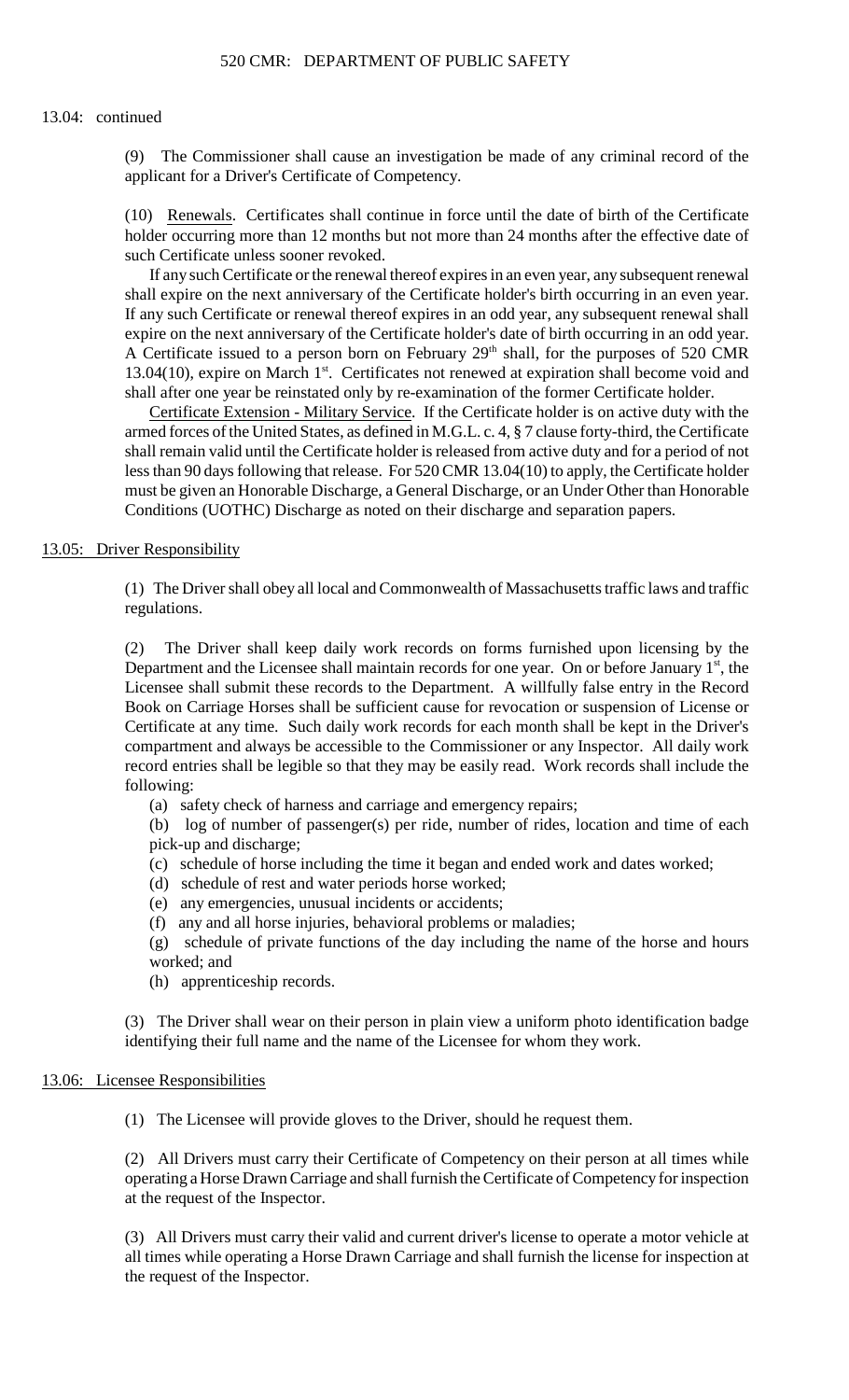### 520 CMR: DEPARTMENT OF PUBLIC SAFETY

#### 13.06: continued

 (4) If any Horse Drawn Carriage becomes unsafe for operation as determined by the Inspector or the Commissioner, the Inspector or Commissioner may order operations to cease and desist immediately until they are made safe for operation or for a period of time to be determined by the Inspector or the Commissioner.

(5) The Licensee shall make available to the Drivers copies of 520 CMR 13.00 upon request.

### 13.07: Inspections

(1) All Horse Drawn Carriages shall be inspected prior to the granting of a Horse Drawn Carriage License or its renewal by an Inspector.

 Commissioner or Inspector shall determine to ensure the safety of the public and/or of the horses. (2) The Inspector may cause any Horse Drawn Carriage to be inspected as often as the

### 13.08: Additional Requirements for Horse Drawn Carriages and Horse Safety

(1) No Horse Drawn Carriage shall be permitted to operate unless a valid license plate is issued by the Commissioner and said plate is attached to the rear of the carriage.

(2) Each Horse Drawn Carriage shall have a card permanently, legibly and conspicuously affixed to the carriage which shall contain the current Horse Drawn Carriage License number, business name, passenger capacity, schedule of rates if applicable, and name and phone number of the Licensee and state the following:

"THIS HORSE, CARRIAGE AND DRIVER ARE LICENSED BY THE COMMONWEALTH OF MASSACHUSETTS. THEY ARE INSPECTED BY THE DEPARTMENT OF PUBLIC SAFETY IN ACCORDANCE WITH M.G.L. c. 22, § 20. REPORT ANY PUBLIC SAFETY CONCERNS TO THE DEPARTMENT OF PUBLIC SAFETY at 617-727-3200 or by email: dpsinfo@massmail.state.ma.us.

(3) No Horse Drawn Carriage shall be drawn by more than one horse simultaneously unless designed as a multi-hitch vehicle and licensed as such.

(4) Each Horse Drawn Carriage shall have wheels that spin freely.

(5) Each Horse Drawn Carriage shall be equipped with a device to catch manure. The device shall not be affixed to any part of the horse's body and shall be emptied at least after every second use. Curb stands shall be washed free of urine as often as needed.

 (6) Each Horse Drawn Carriage shall have in good working order the following: electric turn signals, tail lights, and front lights that are visible from 500 feet. Lights shall be used during the period between one hour after sunset to one hour before sunrise as well as any period when visibility is poor.

(7) Each Horse Drawn Carriage shall have reflective white material placed along the length of the shafts of the carriage, which normally parallel the body, head, and legs of the horse.

carriage of a size no smaller than  $12"x12"x12"$ . The emblem shall be kept clean and in good (8) Each Horse Drawn Carriage shall have reflectorized slow moving emblem on the rear of the repair.

(9) Harness, bridles, breaching bits, and padding shall be appropriately sized, cleaned and adjusted daily for each horse before use and shall be kept clean and in good repair.

 (10) Harnesses shall be kept oiled and cleaned so as to be supple at all times. Harnesses shall be kept free of makeshift repairs such as, but not limited to, wire, rope, and weak and rusting chains.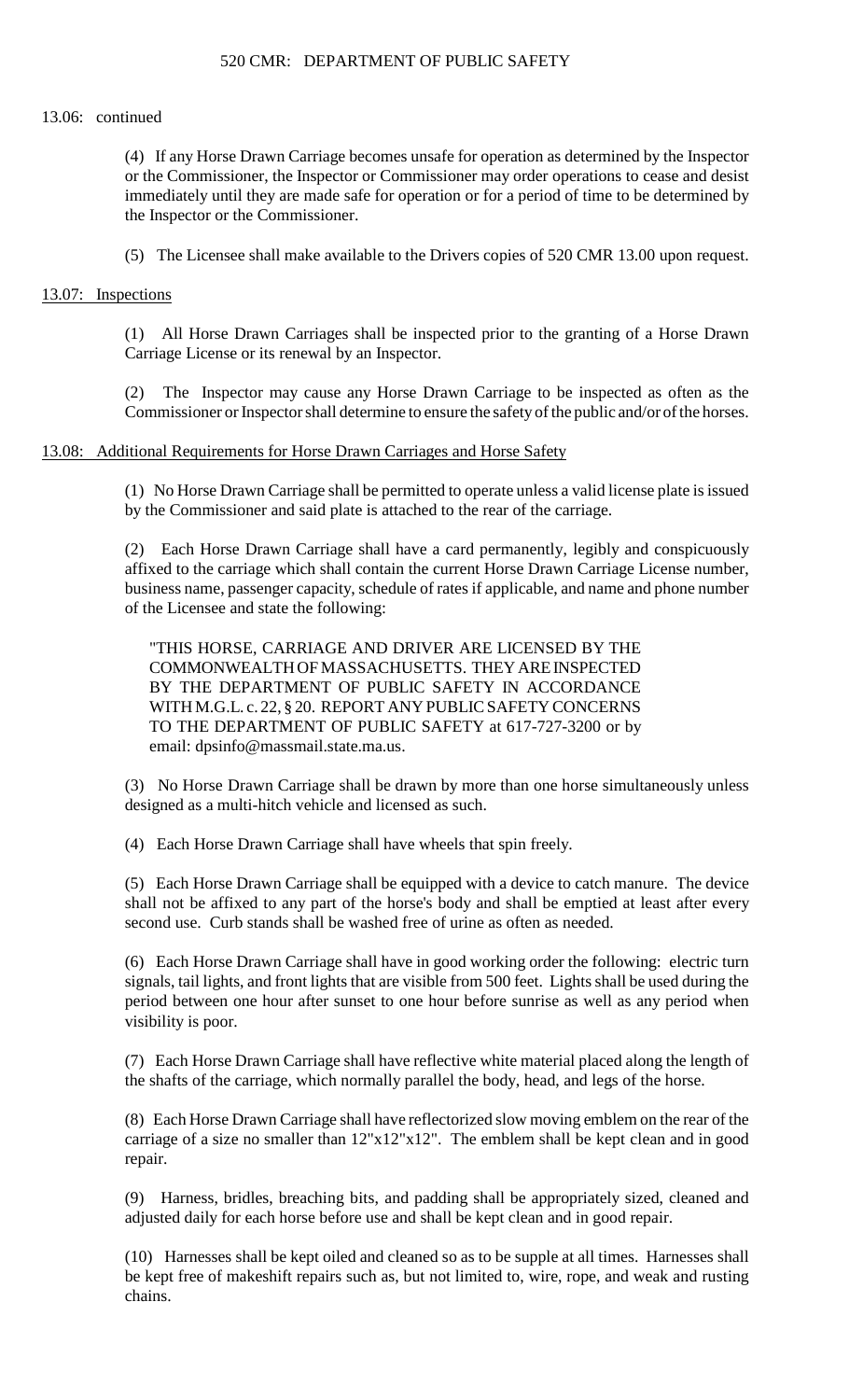### 13.08: continued

(11) Horse Drawn Carriages shall be curbed for work in areas designated by standard red and white state used regulatory signs. Such designated curbed space is subject to prior approval from local authorities. These regulatory signs shall read:

# "CARRIAGE HORSE AREA EXERCISE CAUTION"

 appropriate, including but not limited to shade during hot months, protection from high winds, Designated curb space shall provide protection from extremes of weather, as seasonally and be blanketing in cold months. Reasonable care shall be taken to protect horses, carriages and passengers from traffic. Passengers shall be picked up and discharged only at areas designated as a "CARRIAGE HORSE AREA".

(12) Variance Procedure.

(a) If the applicant believes that full compliance with 520 CMR 13.00 is overly burdensome, the applicant may apply to the Commissioner for a variance from 520 CMR 13.00. The burden is on the applicant to demonstrate in writing to the Department that the granting of the variance would not compromise public safety or otherwise undermine the purpose of 520 CMR 13.00. Application for variance shall be made on a form provided by the Department for this purpose, shall contain such information as is required by the Department, and shall be signed by the applicant.

(b) Upon receipt of an application for a variance, the Commissioner or his or her designee may:

- 1. Grant the application with whatever conditions are deemed appropriate; or
- 2. Deny the application without a hearing.

 shall be held in accordance with the provisions of M.G.L. c. 30A and 801 CMR (c) Any person aggrieved by this decision may file a request for an adjudicatory hearing with the Department within 30 days of receipt of the decision. All adjudicatory hearings 1.02: *Informal/Fair Hearing Rules*. Any person aggrieved by a decision made after a hearing may appeal to the Superior Court in accordance with M.G.L. c. 30A, § 14.

#### 13.09: Driver's Duties, Hours, Days of Operation, Routes, for Carriage

(1) Horses shall never be left unattended. Only the Driver and either an employed Groom or an Apprentice employed by the Licensee under the direct supervision of the Driver may occupy the Driver's seat while the Horse Drawn Carriage is not in operation.

(2) Only the Driver or an Apprentice employed by the Licensee under the direct supervision of the Driver may occupy the Driver's seat while the Horse Drawn Carriage is in operation. The Driver or Apprentice must have the Horse and Carriage under control at all times. The Driver or Apprentice shall remain seated and maintain control of the lines of the horse while passengers are getting on and off the Horse Drawn Carriage. The Driver or Apprentice shall ensure that passengers do not enter or exit the carriage when the Driver is not on the box and seated.

(3) Horse Drawn Carriages shall be driven only during the hours and on routes previously endorsed by local authorities and subsequently approved by the Commissioner as designated in the Licensee's application.

(4) No single fare shall exceed 30 minutes. There shall be not less than a five minute break between fares.

(5) Horse Drawn Carriages shall not be pulled at a speed faster than a slow trot. When traffic permits carriages shall be pulled at a horse's walking pace.

# 13.10: Carriage and Horse Operations Prohibited During Adverse Weather Conditions, Detrimental to Public Safety

 (1) Horse Drawn Carriages shall not be driven during adverse weather conditions, which shall include, but not be restricted to snow, ice, heavy rain, slippery conditions or extreme cold, heat or humidity.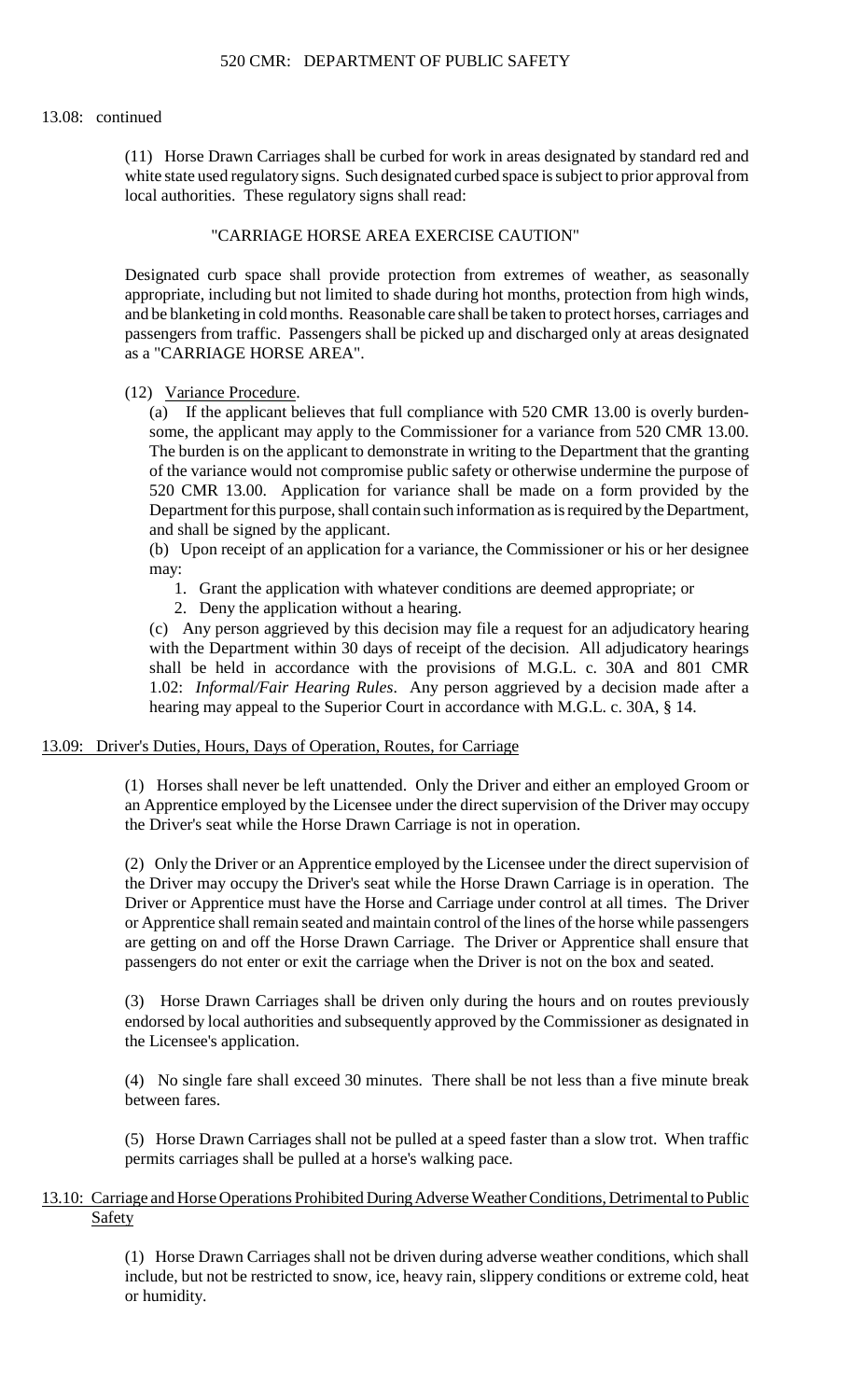# 520 CMR: DEPARTMENT OF PUBLIC SAFETY

# 13.10: continued

(2) Horses shall not be worked in temperatures over 90°F or below 18°F according to the U.S. Weather Bureau; or if, in the opinion of an Inspector, it appears that a horse is in danger because of extreme temperature.

# 13.11: Accident Notification Requirements

(1) A complete written report signed by the Driver and Licensee shall be submitted to the Commissioner and local police departments within 72 hours of any accident injury involving property, passengers, drivers or horse.

- (2) Said reports shall be on a form furnished by the Department and shall include:
	- (1) the proper identification of incident;
	- (2) names and addresses of all parties involved and witnesses;

(3) names of anyagency/person who rendered medical service to victims and/or the medical facility to where they were transferred; and

(4) the name of the veterinarian who examined the horse within 72 hours of the accident only in those instances in which physical contact was made with such horse and/or in which such horse exhibits any evidence of apparent injury.

# 13.12: Suspension or Revocation of License, Appeal Process

Suspension or Revocation of Certificate of Competency or License.

(1) Administrative action, up to and including revocation of a License or Certificate of Competency may be taken for the following reasons:

- (a) Failure to properly maintain records pursuant to 520 CMR 13.05(2);
- (b) Operating in a manner likely to cause injury;
- (c) Operating a Horse Drawn Carriage without proper authorization from the Department;

(d) The knowing submission of false, invalid, incorrect or fraudulent information to the Department;

(e) Failure to maintain the required insurance;

(f) Permitting an individual to operate the Horse Drawn Carriage who does not have a Certificate of Competency except for an Apprentice who is fulfilling apprenticeship requirements under direct personal supervision of a certified Driver;

(g) Failure to take corrective action as ordered pursuant to 520 CMR 13.04(16);

(h) Any violation of an automobile law as defined by M.G.L. c. 90C  $\S$  1 or of a local motor vehicle law or regulation is subject to ticketing and fines as established by the Commonwealth and/or the town or locality;

(i) For any violation of any provision of 520 CMR 13.00.

 (2) Whoever violates any provision of 520 CMR 13.00 or prevents or attempts to prevent the Commissioner or any Inspector or any other person designated by the Commissioner from entering on any premises in the discharge of his or her duties or receiving requested information or documents with respect to this act shall be punished by a fine of not less than \$250 nor more than \$3,000.

# (3) Notice of Violations; Hearing and Appeals.

(a) Notice of Violation. The Department shall send written notice of the alleged violation(s) to the Licensee or holder of the Certificate of Competency.

(b) Hearings. All hearings held pursuant to 520 CMR 13.12 shall be conducted in accordance with 801 CMR 1.02: *Informal/Fair Hearing Rules* and M.G.L. c. 30A.

 (c) Appeal. Any person aggrieved by a determination of the Commissioner or his or her designee may appeal to the Superior Court in accordance with M.G.L. c. 30A, § 14.